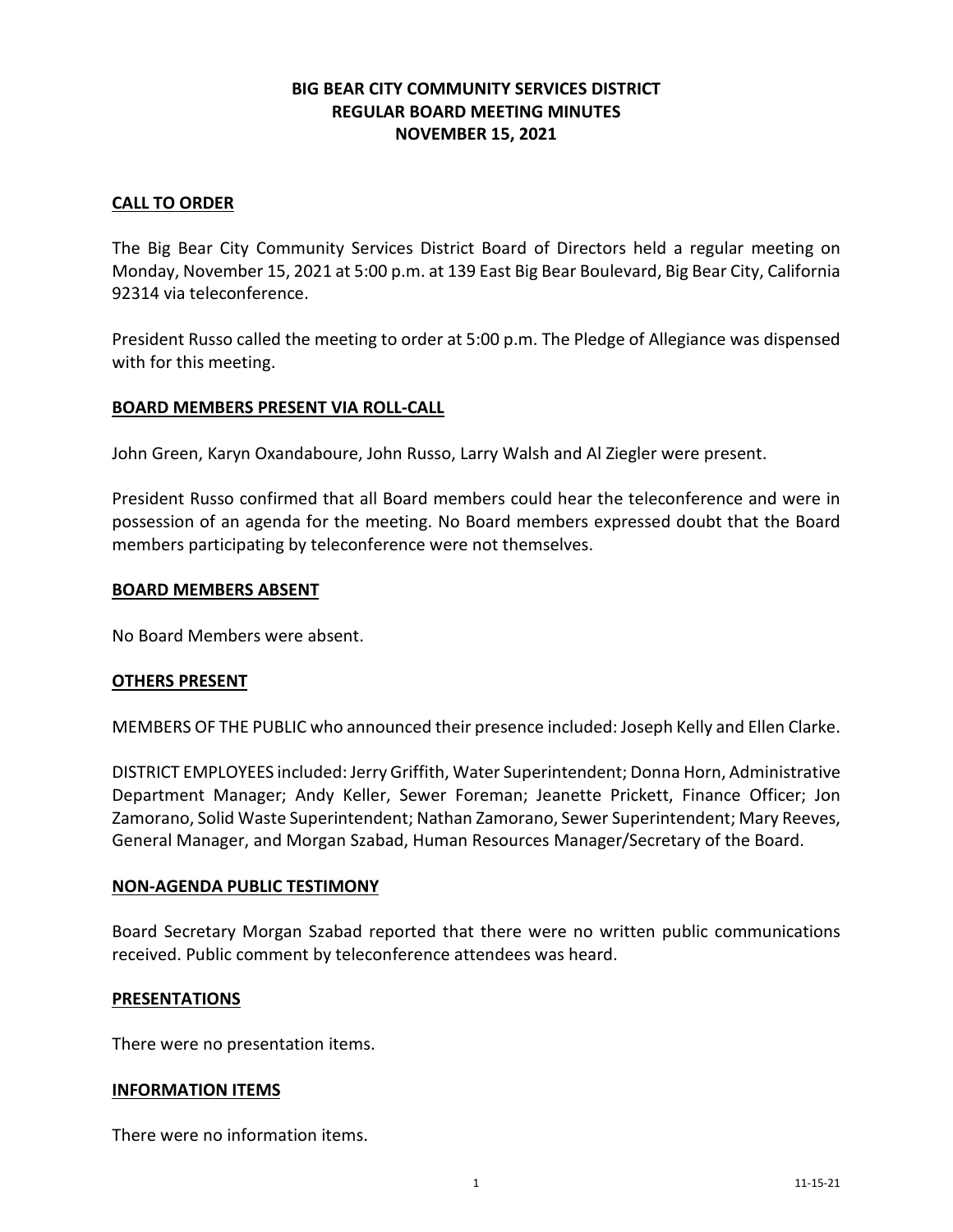## **CONSENT CALENDAR**

President Russo read aloud the items on the consent calendar and asked for any public comment regarding the consent calendar items. There was no public comment given.

## **MOTION**

Upon motion by Director Oxandaboure, seconded by Director Ziegler, and carried by the following rollcall vote:

| AYES:     | GREEN, OXANDABOURE, RUSSO, WALSH, ZIEGLER |
|-----------|-------------------------------------------|
| NOES:     | <b>NONE</b>                               |
| ABSENT:   | <b>NONE</b>                               |
| ABSTAINS: | <b>NONE</b>                               |

The Board approved the following consent items as presented:

- A. Minutes Regular Meeting November 1, 2021
- B. Cash/Checks Disbursements and Credit Card Purchases October 2021 \$916,894.89

### **REQUESTS FOR CONTINUANCE**

There were no requests for continuance.

### **ITEMS REMOVED FROM THE CONSENT CALENDAR FOR DISCUSSION**

There were no items removed from the consent calendar for discussion.

### **COMMITTEE & BOARD MEMBER REPORTS**

A. The following Committees met since the last Board Meeting: None.

There were no committee & board member reports.

### **STAFF REPORTS**

The General Manager's Report and Supervisors' Monthly Reports for October 2021 were discussed, received, and filed.

#### **UNFINISHED BUSINESS**

There were no unfinished business items.

#### **NEW BUSINESS/ADOPTION AGENDA/DISCUSSION/NOTICED HEARINGS**

There were no new business items.